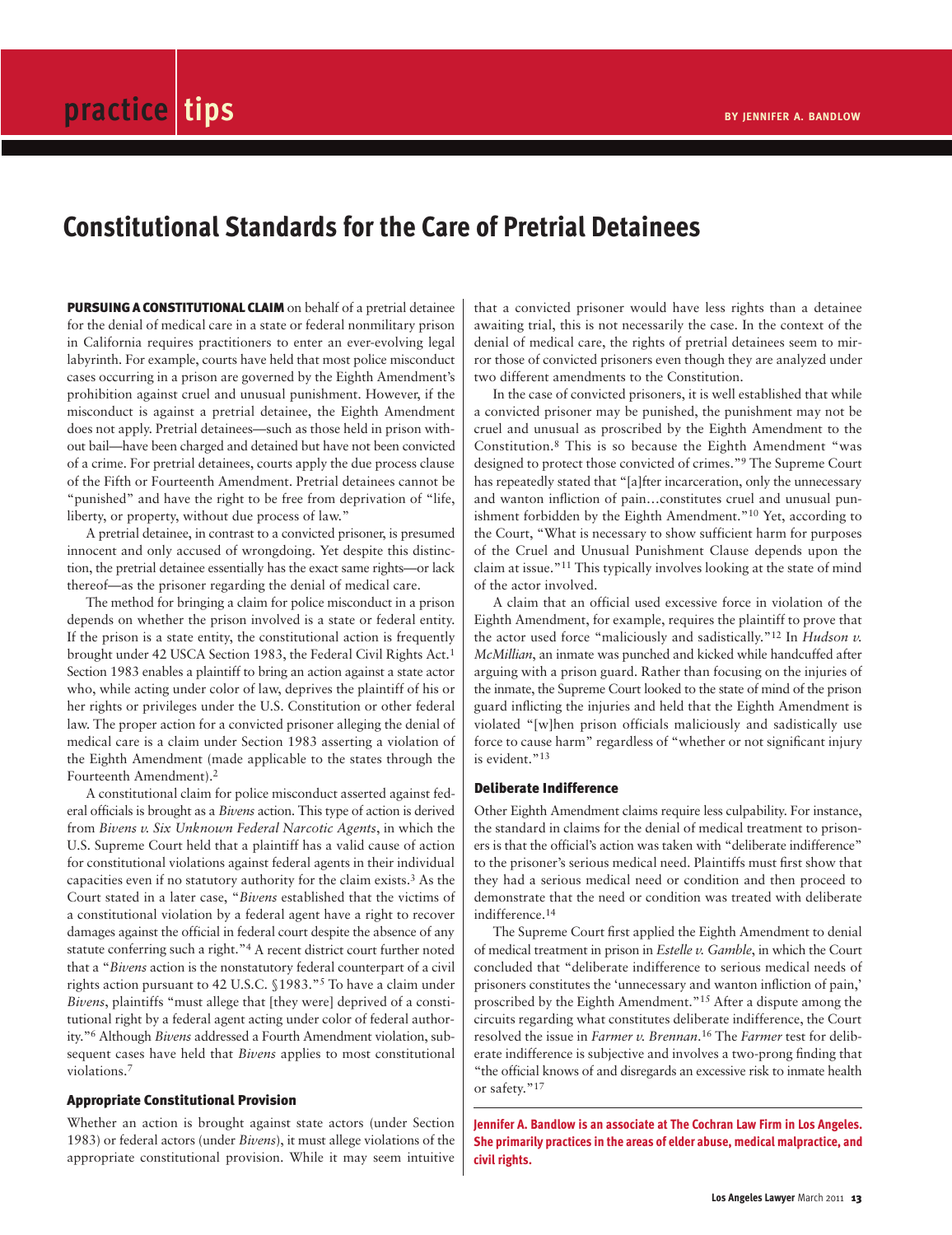Applying the test requires a determination that "the official must both be aware of facts from which the inference could be drawn that a substantial risk of serious harm exists, and he must also draw the inference." The *Farmer* test was codified in the Ninth Circuit Model Civil Jury Instructions, which require the plaintiff to prove that he or she has a substantial risk of serious harm or serious medical need that is known of and disregarded by the defendant.18

The first prong of the test—the plaintiff's serious medical need—is a fact-specific determination.19 Many courts seem to gloss over this prong and focus only on the second prong. Indeed, in *Estelle*, the inmate had an injured back, but the Court did not focus on this fact. Rather, the Court turned its attention on whether the treatment administered to the plaintiff met the deliberate indifference standard.

The second prong of the test, deliberate indifference, requires determining whether an "official knows of and disregards an excessive risk to inmate health or safety."20 In *Estelle*, the Court held that the government has an "obligation to provide medical care for those whom it is punishing by incarceration."21 The Court also observed that since "[a]n inmate must rely on prison authorities to treat his medical needs, if the authorities fail to do so, those needs will not be met."22

However, the *Estelle* Court did not rule for the plaintiff, stating that "an inadvertent failure to provide adequate medical care cannot be said to constitute 'an unnecessary and wanton infliction of pain' or to be 'repugnant to the conscience of mankind.'"23 The Court held that the negligence of a physician in diagnosing or treating a medical condition is not a cognizable claim under the Eighth Amendment simply because the malpractice was against a convicted prisoner.<sup>24</sup>

The Supreme Court has not determined whether the deliberate indifference test that applies to convicted prisoners asserting a denial of medical care also applies to pretrial detainees.25 However, the Court has analyzed the rights of pretrial detainees generally26 and determined that the appropriate standard is due process.27 In comparing the due process clause of the Fifth or Fourteenth Amendment to the Eighth Amendment, the Court stated that "Eighth Amendment scrutiny is appropriate only after the State has complied with the constitutional guarantees traditionally associated with criminal prosecutions."28

### **Rights of Detainees and Convicted Prisoners**

In *Bell v. Wolfish*, the the Supreme Court held that the due process clause applies to pretrial detainees because they cannot be punished: In evaluating the constitutionality of conditions or restrictions of pretrial detention that implicate only the protection against deprivation of liberty without due process of law, we think that the proper inquiry is whether those conditions amount to punishment of the detainee. For under the Due Process Clause, a detainee may not be punished prior to an adjudication of guilt in accordance with due process of law.29

However, this analysis is so broad that a pretrial detainee may be subjected to basically any aspect of detention even though none of it is deemed to be punishment. Indeed, the Supreme Court has held that pretrial detainees may suffer all the constraints that define detention—as long as the restrictions imposed on the pretrial detainee are "reasonably related to a legitimate government interest."30 Under *Bell*, pretrial detainees may face "the restrictions and conditions of the detention facility so long as those conditions and restrictions do not amount to punishment…."31

Thus, according to the Supreme Court in *Bell*, once the government decides to detain someone, the fact of the detention, as well as all the conditions that follow—including restriction of movement and the loss of privacy, freedom of choice, and the ability to live as comfortably as possible—are not deemed punishment.32 As Justice Thurgood Marshall characterized the majority's holding in his dissent, "[T]he Government may burden pretrial detainees with almost any restriction, provided detention officials do not proclaim a punitive intent or impose conditions that are 'arbitrary or purposeless.'"33

Notwithstanding these conclusions, the Supreme Court has not decided the issue with respect to denial of medical treatment to pretrial detainees.34 As stated by the Fifth Circuit in *Hare v. City of Corinth*:

An open question has remained: Given that both pretrial detainees and convicts have constitutional rights to basic human needs while incarcerated and therefore unable to fend for themselves, what standard applies when a pretrial detainee asserts a deprivation of a constitutional right held in common with convicted prisoners, albeit through a different textual source.<sup>35</sup>

At present, the majority of the circuit courts follow the Eighth Amendment deliberate indifference test in cases involving pretrial detainees claiming lack of medical care, using the same analysis as if the detainee were a convicted prisoner. These courts assess whether the official being sued was "delib-

erate[ly] indifferent to a detainee's serious medical need." Nevertheless, the cases addressing the denial of medical treatment for pretrial detainees are brought pursuant to the due process clause of the Fourteenth Amendment or the Fifth Amendment—and virtually all of the circuits are in agreement that the Eighth Amendment itself does not apply, even though many find that the deliberate indifference test does apply.36

Some of the circuits applying the Eighth Amendment deliberate indifference test to pretrial detainees seem apprehensive, however. For example, in *Gibson v. County of Washoe, Nevada*, the Ninth Circuit stated, "It is quite possible, therefore, that the protections provided pretrial detainees by the Fourteenth Amendment in some instances exceed those provided convicted prisoners by the Eighth Amendment."37 Yet, it is unclear in what "instances" a different standard would apply.

However, according to the standard expressed in the Ninth Circuit's Model Civil Jury Instruction 9.25, "the defendant was deliberately indifferent to [the serious medical need] [if] the defendant knew of it and disregarded it by failing to take reasonable measures to address it."<sup>38</sup> This instruction is prefaced with an explanatory statement that "a prisoner has the right to be free from cruel and unusual punishment." Moreover, the comment to this instruction expressly informs the trier of fact to "[u]se this instruction… when the plaintiff is either a pretrial detainee or a convicted prisoner and claims defendants' deliberate indifference to a substantial risk of serious harm or serious medical needs."39

In the 1990s, the Fifth Circuit also seemed less quick to buy the argument that pretrial detainees have no more rights than convicted prisoners.40 In *Nerren v. Livingston Police Department*, the plaintiff arrestee was injured in an automobile accident and, despite complaining of pain and requesting medical attention, he was taken into custody. <sup>41</sup> Citing *Bell*, the court held that the rights of pretrial detainees and arrestees are "evaluated under the same standards" for the purpose of determining whether substantive due process rights were denied. The court held that pretrial detainees "are entitled to reasonable medical care unless the failure to supply that care is reasonably related to a legitimate governmental objective."42

Still, the *Nerren* court applied the subjective indifference standard, holding that a pretrial detainee's right to medical care is violated if "the official acts with subjective deliberate indifference to the detainee's rights."43 Thus, at the time of the *Nerren* decision, it seemed unclear whether the Fifth Circuit would apply the arguably higher stan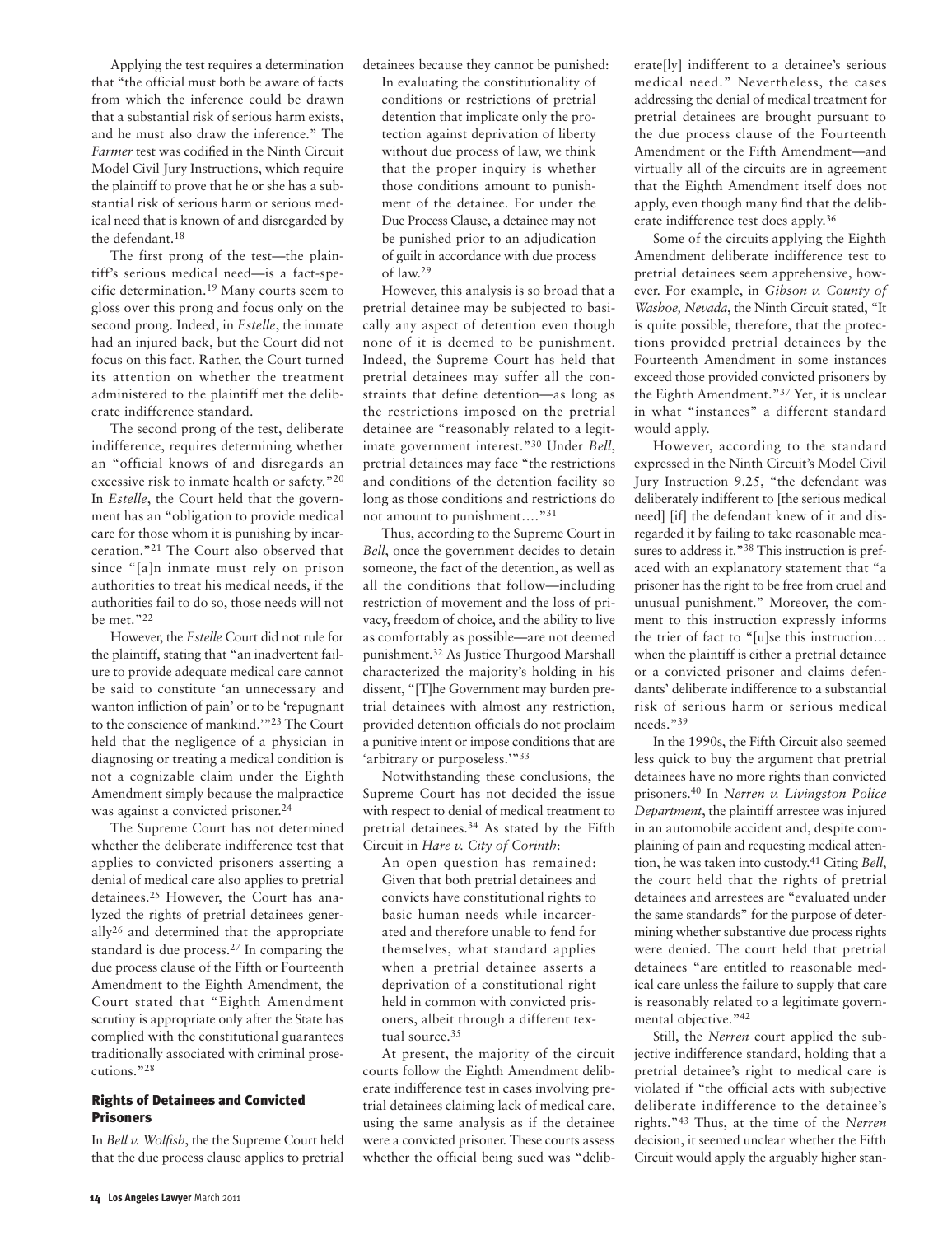dard of "reasonable medical care" to pretrial detainees.

## **Substantial Harm**

Subsequently, the Fifth Circuit tightened the standard for pretrial detainees in its ruling in *Easter v. Powell* by adding the factor of "substantial harm" to the Eighth Amendment deliberate indifference standard.44 In a later case, *Flores v. Jaramillo*, <sup>45</sup> the Fifth Circuit applied its substantial harm requirement.<sup>46</sup> The *Flores* case involved officers executing a search pursuant to a warrant. They refused Flores's requests for her antianxiety medication for 20 minutes although she was exhibiting symptoms and complaining of health problems. After 20 minutes, the officers finally called emergency medical services (EMS) to treat her. EMS arrived, treated Flores, and left the scene. When the officers called EMS a second time, EMS transported Flores to the hospital, where she experienced cardiac arrest and fell into a coma.<sup>47</sup>

The Fifth Circuit's analysis involved treating Flores under the same standard as a pretrial detainee. In doing so, the court held that "[w]hile a delay in treatment may support a finding of deliberate indifference, Flores has offered no evidence from which we can infer that the delay in treatment attributable to the officers caused substantial harm<sup>"48</sup>

The Second Circuit has used language that seems to express a desire to provide more rights to pretrial detainees:

The rights of one who has not been convicted are protected by the Due Process Clause; and while the Supreme Court has not precisely limned the duties of a custodial official under the Due Process Clause to provide needed medical treatment to a pretrial detainee, it is plain that an unconvicted detainee's rights are at least as great as those of a convicted prisoner.49

However, the Second Circuit did not expound further beyond this statement and, instead, applied the Eighth Amendment deliberate indifference test. The court held that an official may be liable for violating a pretrial detainee's due process rights if "the official denied treatment needed to remedy a serious medical condition and did so because of his deliberate indifference to that need."50

This confusion among the circuits is understandable. Although the Eighth Amendment presupposes punishment, the Fifth Amendment prohibits it. Thus, the application of an identical analysis for convicted prisoners and pretrial detainees is counterintuitive. While the due process clause is intended to safeguard any person's right to life, liberty, and property, the Eighth Amendment only provides safeguards for those individuals who are already being punished under the criminal justice system.

## **Reasonable Medical Care**

In *Hare*, the Fifth Circuit determined that pretrial detainees and convicted prisoners are both entitled to the same basic human rights, such as medical care. The court also reasoned whether "*Bell*'s reasonable-relationship test is functionally equivalent to a deliberate indifference inquiry."51 According to *Hare*, ultimately it does not matter which test applies, because both tests are means to the same end. Nevertheless, this analysis does not take into account that the pretrial detainee has not been convicted of any wrongdoing and thus should be afforded greater rights than the convicted prisoner.

For example, with respect to matters such as continuing a specific medication rather than being arbitrarily switched to a generic version, should the pretrial detainee have a choice? What about the right to medical care that is substantially similar to that covered by the detainee's private insurance? The trend in most circuits is to hold the pretrial detainee to the deliberate indifference standard. The circuits seem to find that unless the pretrial detainee has a serious medical condition that is treated with deliberate indifference, he or she has no constitutional right to even "reasonable" medical care. And in the Fifth Circuit, substantial harm is now required in addition to deliberate indifference.52

Pretrial detainees should at least be afforded the right to argue that they are entitled to "reasonable medical care unless the failure to supply that care is reasonably related to a legitimate governmental objective."53 "Reasonable medical care" should include medical treatment covered by a detainee's private insurance policy. However, perhaps the notion that a different test for pretrial detainees would ultimately guarantee better treatment for them is naive.

Regardless of the applicable test for adequate medical care in the California prison system, the reality is that prisons are so grossly overcrowded that, according to the Ninth Circuit in *Coleman v. Schwarzenegger*, "the California prison medical care system is broken beyond repair."54 The three-judge panel hearing the *Coleman* case ordered the reduction of the "population of the CDCR's [California Department of Corrections and Rehabilitation] adult institutions to 137.5% of their combined design capacity."55 The court held that its extreme remedy was essential and inevitable:

The harm already done…to California's prison inmate population could not be more grave, and the threat of future injury and death is virtually guaranteed in the absence of drastic action.…



**A PROFESSIONAL LAW CORP. TEL 562.789.7734 www.BarDefense.net E-MAIL DiFrank98@aol.com**

- **• Disciplinary Defense**
- **• Reinstatements**
- **• Bar Admissions**
- **• Moral Character**
- **• Criminal Defense**
- **• Representation within the State of California**

#### **FORMER:**

**State Bar Sr. Prosecutor Sr. State Bar Court Counsel**



#### **Home of Sir Winston Pictured Above**

# **EXPERT WITNESS CONSTRUCTION**



#### **SPECIALTIES:**

California Contractors License B431852 Nevada Contractors License B0070588 Graduate study in Construction L.A. Business College, 1972 TEL **818.438.4535** FAX 818.595.0028 EMAIL scook16121@aol.com 7131 Owensmouth Ave., Canoga Park, CA 91303 **Stephen M. Cook COMPANY**• Lawsuit Preparation/Residential Construction • Single and Multi-family, Hillside Construction • Foundations • Vibration Trespass • Concrete • Floors • Tile • Stone • Retaining Walls • Waterproofing • Water Damages • Roofing • Sheet Metal • Carpentry/Rough Framing • Stairs • Materials/Costs • Building Codes • Construction Contracts Construction defect cases for insurance companies and attorneys since 1992 **CIVIL EXPERIENCE: COOK CONSTRUCTION**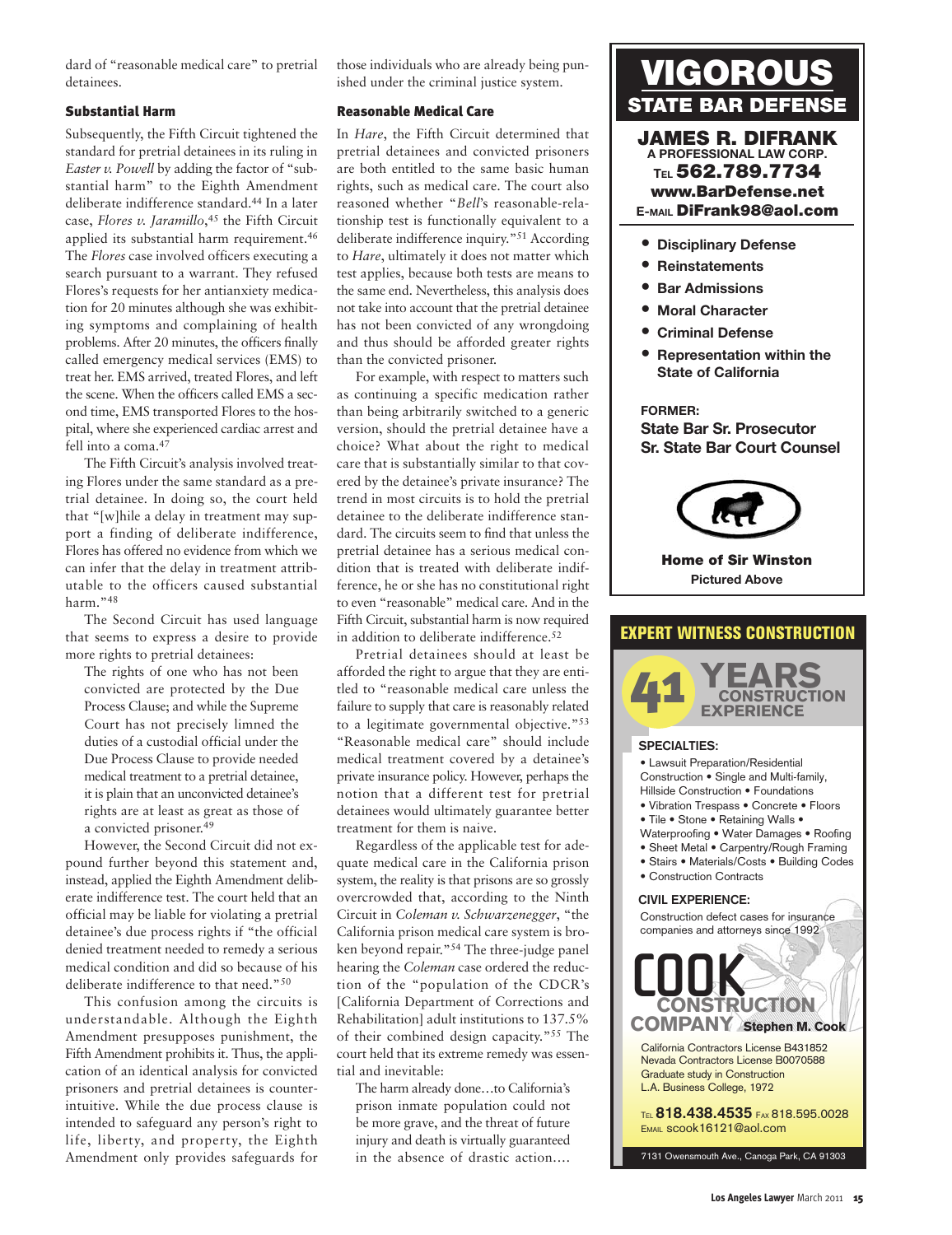

# **[Anita Rae Shapiro](http://www.adr-shapiro.com)**

**SUPERIOR COURT COMMISSIONER, RET.**

# **PRIVATE DISPUTE RESOLUTION PROBATE, CIVIL, FAMILY LAW PROBATE EXPERT WITNESS**

TEL/FAX: **(714) 529-0415** CELL/PAGER: **(714) 606-2649** E-MAIL: **PrivateJudge@adr-shapiro.com http://adr-shapiro.com**



Indeed, it is an uncontested fact that, on average, an inmate in one of California's prisons needlessly dies every six to seven days due to constitutional deficiencies in the CDCR's medical delivery system. This statistic, awful as it is, barely provides a window into the waste of human life occurring behind California's prison walls due to the gross failures of the medical delivery system.56

The Supreme Court has granted certiorari and heard oral arguments in *Coleman*. 57

Although access to medical care in prisons may improve overall after the Supreme Court decides *Coleman*, the question will remain as to whether a pretrial detainee should be afforded more rights than a convicted prisoner. For now, regarding inadequate medical treatment in prison, a person's status whether prisoner or pretrial detainee—equates to a distinction without a difference.

<sup>1</sup> *See* MICHAEL AVERY, DAVID RUDOVSKY & KAREN BLUM, POLICE MISCONDUCT LAW AND LITIGATION (3d ed. 2007) ("Sections 1981, 1985(3), 1986, and 1988 should be invoked where necessary under the factual circumstances of the case to supplement the relief available under §1983.").

<sup>2</sup> Estelle v. Gamble, 429 U.S. 97, 101-02 (1976) (citing Robinson v. California, 370 U.S. 600 (1962)).

3Bivens v. Six Unknown Fed. Narcotics Agents, 403 U.S. 388 (1971); *see also* FDIC v. Meyer, 510 U.S. 471 (1994).

4 Carlson v. Green, 446 U.S. 14, 17 (1980).

<sup>5</sup> Ali v. Cassanta, 2007 U.S. Dist. LEXIS 37298 (D. Conn. May 21, 2007). <sup>6</sup>*Id*.

<sup>7</sup>*See*, *e.g*., Carlson, 446 U.S. 14.

<sup>8</sup>*See*, *e.g*., Ingraham v. Wright, 430 U.S. 651 (1977). <sup>9</sup>*Id*. at 664.

<sup>10</sup>*Id*. at 670 (citing Estelle v. Gamble, 429 U.S. 97, 103 (1976) (quoting Gregg v. Georgia, 428 U.S. 153, 173 (1976) (internal quotation marks omitted)).

11 Hudson v. McMillian, 503 U.S. 1, 8 (1992).

<sup>12</sup>*Id*. at 9. <sup>13</sup>*Id*.

<sup>14</sup>*See*, *e.g*., Estelle, 429 U.S. 97.

<sup>15</sup>*Id*. at 104.

16 Farmer v. Brennan, 511 U.S. 825 (1994).

<sup>17</sup>*Id*. at 837.

18 NINTH CIRCUIT MODEL CIVIL JURY INSTRUCTIONS 9.25.

<sup>19</sup>*See*, *e.g*., Gayton v. McCoy, 593 F. 3d 610, 621 (7th Cir. Ill. 2010) (An inmate's pre-existing heart condition, for which she took medication, was considered a serious medical need.).

20 Farmer, 511 U.S. at 837; Gibson v. County of Washoe, Nev., 290 F. 3d 1175, 1187 (9th Cir. 2002). 21 Estelle v. Gamble, 429 U.S. 97, 103 (1976). <sup>22</sup>*Id*.

<sup>23</sup>*Id*. at 105-06.

<sup>24</sup>*Id*. at 106; however, claims for medical negligence may be brought under the Federal Tort Claims Act. *See, e.g*., Carlson v. Green, 446 U.S. 14 (1980).

25 Revere v. Massachusetts Gen. Hosp., 463 U.S. 239, 244-45 (1983).

26 Although, the Supreme Court, in dicta, stated that "[s]ince it may suffice for Eighth Amendment liability that prison officials were deliberately indifferent to the medical needs of their prisoners, it follows that such deliberately indifferent conduct must also be enough to